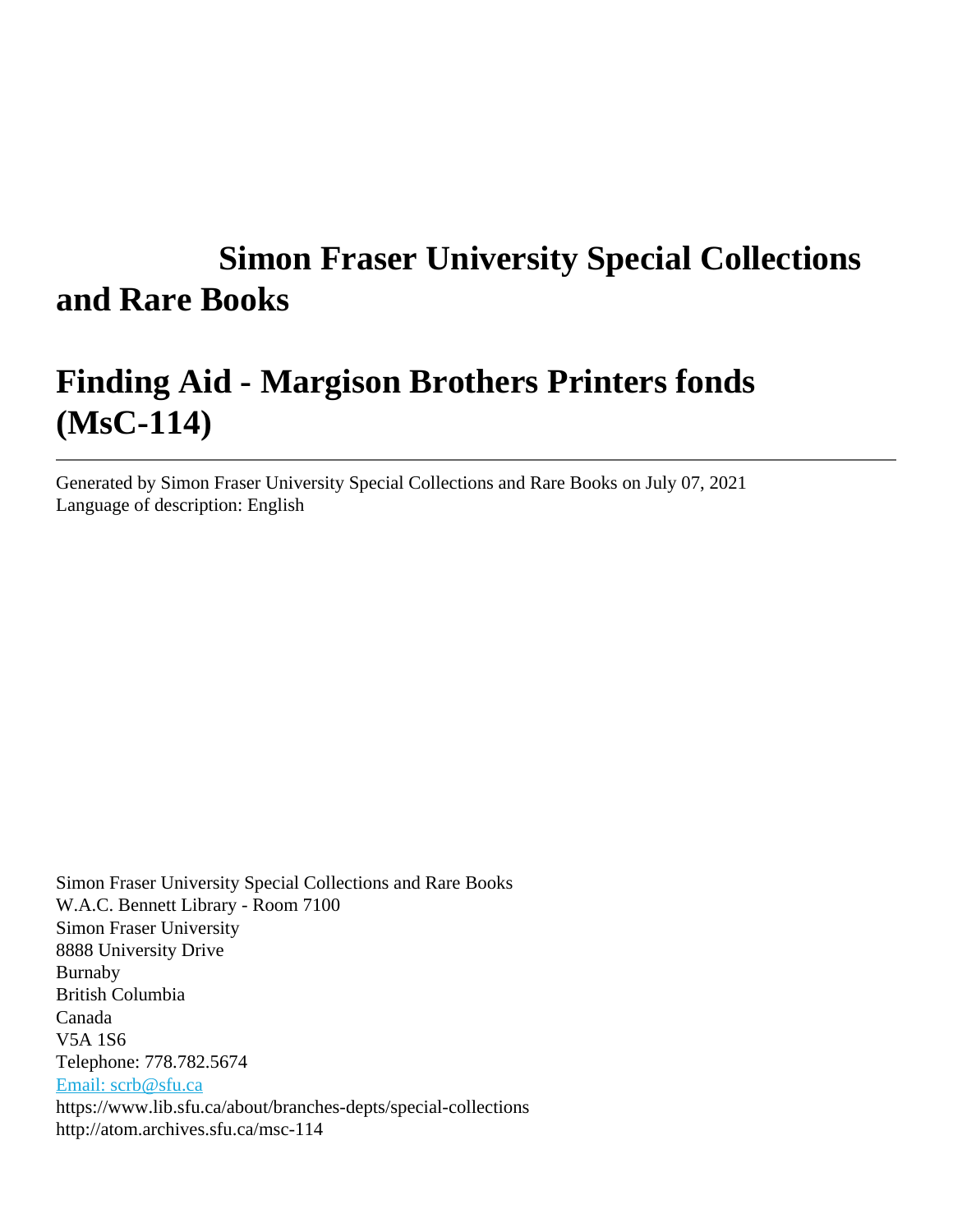# **Table of contents**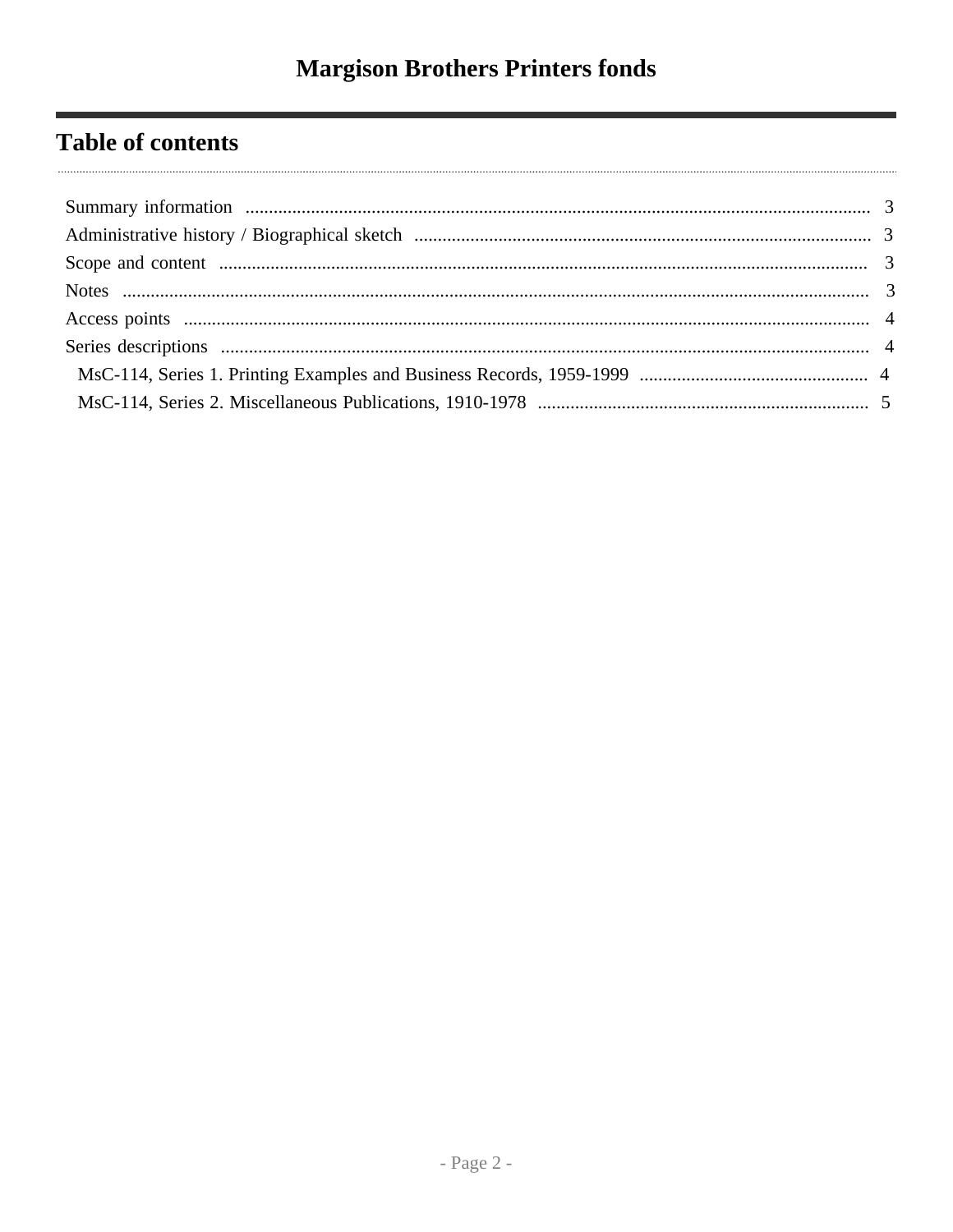| <b>Repository:</b>                           | Simon Fraser University Special Collections and Rare Books                                          |
|----------------------------------------------|-----------------------------------------------------------------------------------------------------|
| <b>Title:</b>                                | Margison Brothers Printers fonds                                                                    |
| <b>Reference code:</b>                       | $MsC-114$                                                                                           |
| Date:                                        | 1910-1999 (date of creation)                                                                        |
| <b>Physical description:</b>                 | 24.5 cm of graphic materials and textual records<br>2 photographs                                   |
| Dates of creation,<br>revision and deletion: | Created April 2009 by Nicole Stocking. Updated January 27, 2016.<br>SSUpdated February 10, 2021. AW |

## <span id="page-2-0"></span>**Summary information**

# <span id="page-2-1"></span>**Administrative history / Biographical sketch**

#### **Note**

Margison Brothers Printers was founded in 1907 by three brothers, Oswald, John and Arthur Margison. It is the oldest surviving printing company in Victoria, British Columbia.

#### **Custodial history**

Records were in the custody of Jennifer Margison prior to their acquisition by Simon Fraser University Special Collections and Rare Books.

## <span id="page-2-2"></span>**Scope and content**

Fonds primarily contains examples of printed material created by the Margison Brothers Printers from 1959-1999. The fonds also contains some business records, including a cash book and sales tax information, as well as various printing-related publications. The fonds is divided into two series: Series 1. Printing Examples and Business Records, and Series 2. Miscellaneous Publications.

#### <span id="page-2-3"></span>**Notes**

#### **Title notes**

**Source of title proper**: Title based on contents of fonds.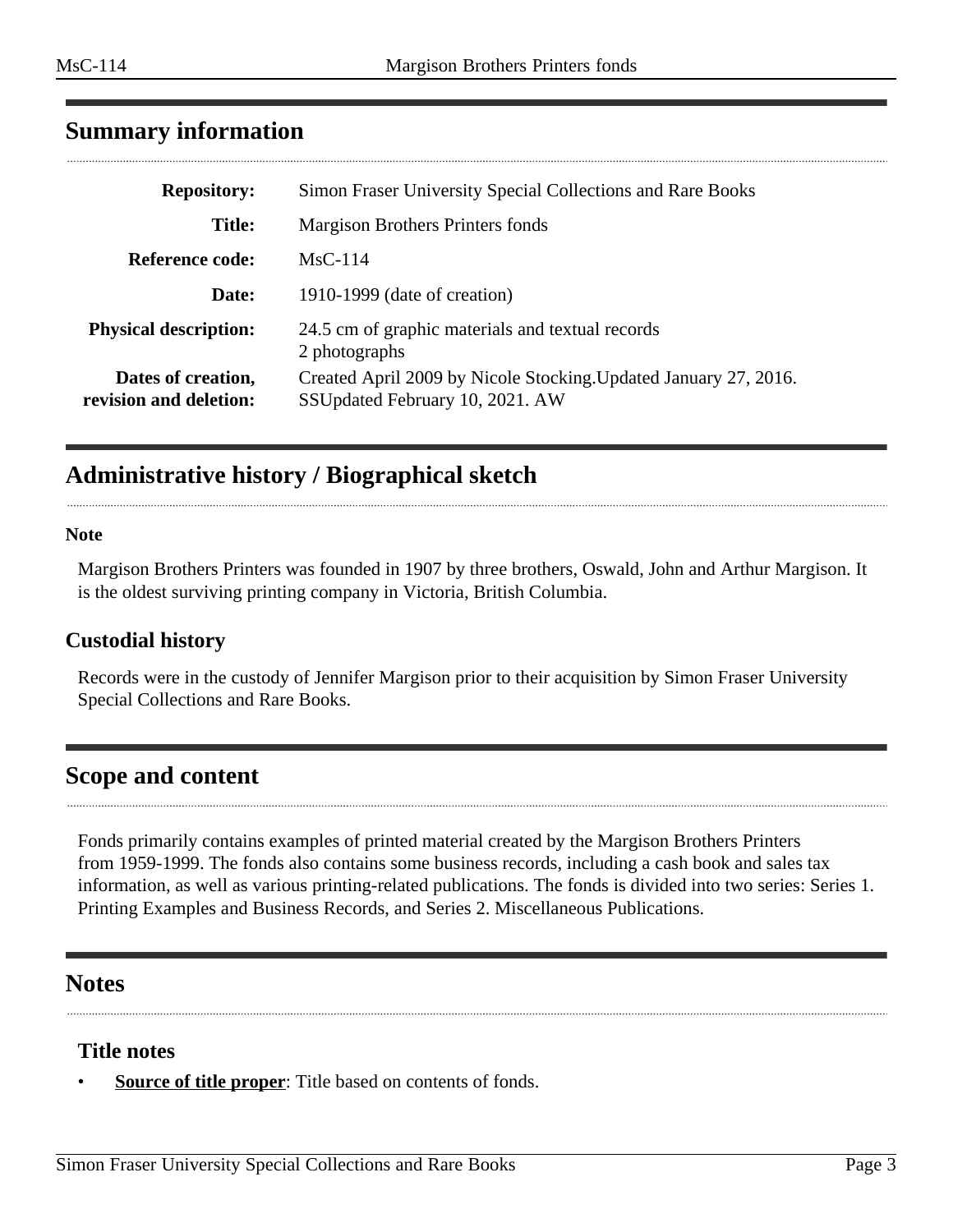#### **Conditions governing use**

Reproduction of the material is subject to the approval of the Special Collections and Rare Books archivist.

#### **Other notes**

**Publication status:** published

### <span id="page-3-0"></span>**Access points**

- Margison Brothers Printers
- Margison Brothers Printers
- Textual record (documentary form)
- Graphic material (documentary form)
- Photographic material (documentary form)
- Business and commerce (subject)
- Business and commerce (subject)

## <span id="page-3-1"></span>**Series descriptions**

#### <span id="page-3-2"></span>**Series MsC-114: Series 1. Printing Examples and Business Records**

Creator: Margison Brothers Printers

Date: 1959-1999 (date of creation)

Scope and content:

Series consists of examples of printing done by the Margison Brothers Printers, as well as a small amount of business records and other miscellaneous items created by the family. Items include stationary, greeting cards, calling cards, business cards, invitations, announcements, posters, cash books, sales tax info and other fiscal records, clip art, newspaper clippings, a publication entitled "Be Tolerant", and information about a platen printing press.

Physical description: 20 cm of graphic materials and textual records 2 photographs

Access points:

- Graphic material (documentary form)
- Photographic material (documentary form)

#### Publication status: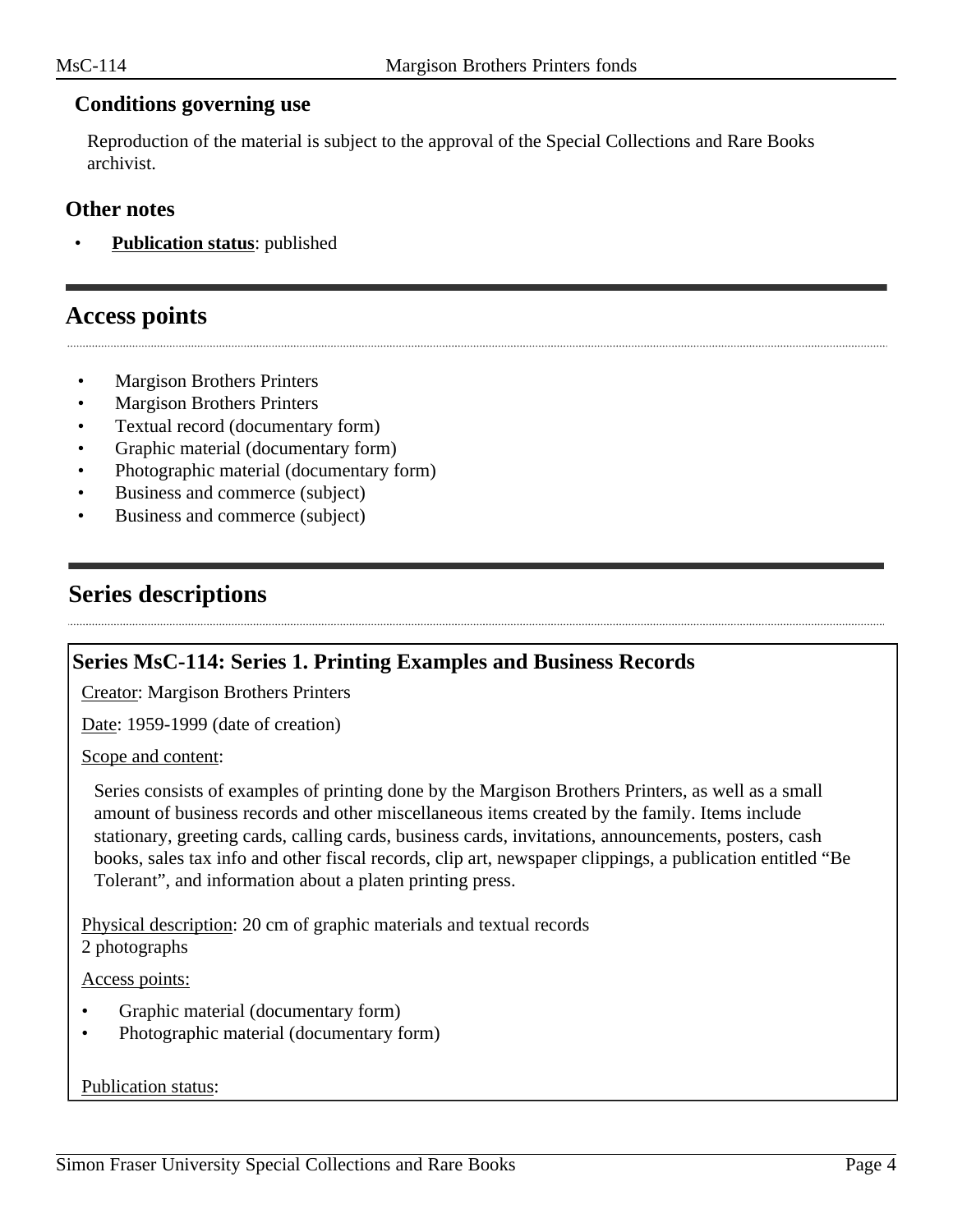| published |
|-----------|
|-----------|

| published                                                                                                                                                          |                                                                                                          |                    |                         |  |  |
|--------------------------------------------------------------------------------------------------------------------------------------------------------------------|----------------------------------------------------------------------------------------------------------|--------------------|-------------------------|--|--|
| File / item list                                                                                                                                                   |                                                                                                          |                    |                         |  |  |
| Reference code                                                                                                                                                     | Title                                                                                                    | Dates              | Physical description    |  |  |
| MsC-114-0-1-0-0-1                                                                                                                                                  | <b>File - Stationary</b>                                                                                 | [19?]              |                         |  |  |
| $MsC-114-0-1-0-0-2$                                                                                                                                                | <b>File - Greeting Cards</b>                                                                             | 1984               |                         |  |  |
| $\overline{\text{MsC-114-0-1-0-0-3}}$                                                                                                                              | <b>File - Calling Cards</b>                                                                              | [19?]              |                         |  |  |
| $MsC-114-0-1-0-0-4$                                                                                                                                                | <b>File - Business Cards</b>                                                                             | [19?]              |                         |  |  |
| $MsC-114-0-1-0-0-5$                                                                                                                                                | <b>File - Business Cards - Margison Brothers</b>                                                         | $\overline{[19?]}$ |                         |  |  |
| $MsC-114-0-1-0-0-6$                                                                                                                                                | <b>File - Invitations and Announcements</b>                                                              | 1971               |                         |  |  |
| $MsC-114-0-1-0-0-7$                                                                                                                                                | <b>File - Posters</b>                                                                                    | 1991               |                         |  |  |
| $MsC-114-0-1-0-0-8$                                                                                                                                                | <b>File - Cash Book</b>                                                                                  | 1962               |                         |  |  |
| $MsC-114-0-1-0-0-9$                                                                                                                                                | <b>File - Sales Taxes</b>                                                                                | 1962               |                         |  |  |
| $\overline{\text{MsC-114-0-1-0-0-10}}$ File - Records                                                                                                              |                                                                                                          | 1959               |                         |  |  |
|                                                                                                                                                                    | MsC-114-0-1-0-0-11 File - Notebook with Newspaper Clippings                                              | [19?]              |                         |  |  |
|                                                                                                                                                                    | MsC-114-0-1-0-0-12 File - Planten Printing Press Information                                             | $\overline{[19?]}$ | 1 photograph: col print |  |  |
|                                                                                                                                                                    | MsC-114-0-1-0-0-13 File - Book of Clip Art                                                               | $[19?]$            |                         |  |  |
|                                                                                                                                                                    | MsC-114-0-1-0-0-14 File - Be tolerant / by Oswald Margison -<br><b>Victoria: Margison Bros. Printers</b> | 1961               |                         |  |  |
|                                                                                                                                                                    | MsC-114-0-1-0-0-15 File - Miscellaneous - 1982-1990                                                      | 1982               | 1 photograph: col print |  |  |
|                                                                                                                                                                    | MsC-114-0-1-0-0-16 File - Book of Printing Examples                                                      | [19?]              |                         |  |  |
| <b>Series MsC-114: Series 2. Miscellaneous Publications</b><br><b>Creator:</b> Margison Brothers Printers<br>Date: 1910-1978 (date of creation)                    |                                                                                                          |                    |                         |  |  |
| Scope and content:<br>Series consists of publications which were not printed by the Margison Brothers Printers. Publications<br>include printing-related journals. |                                                                                                          |                    |                         |  |  |
| Physical description: 4.5 cm of textual records                                                                                                                    |                                                                                                          |                    |                         |  |  |
| Access points:                                                                                                                                                     |                                                                                                          |                    |                         |  |  |
| Textual record (documentary form)                                                                                                                                  |                                                                                                          |                    |                         |  |  |
| Publication status:                                                                                                                                                |                                                                                                          |                    |                         |  |  |

<span id="page-4-0"></span>published

| File / item list |       |       |                      |  |
|------------------|-------|-------|----------------------|--|
| Reference code   | Title | Dates | Physical description |  |

Simon Fraser University Special Collections and Rare Books Page 5